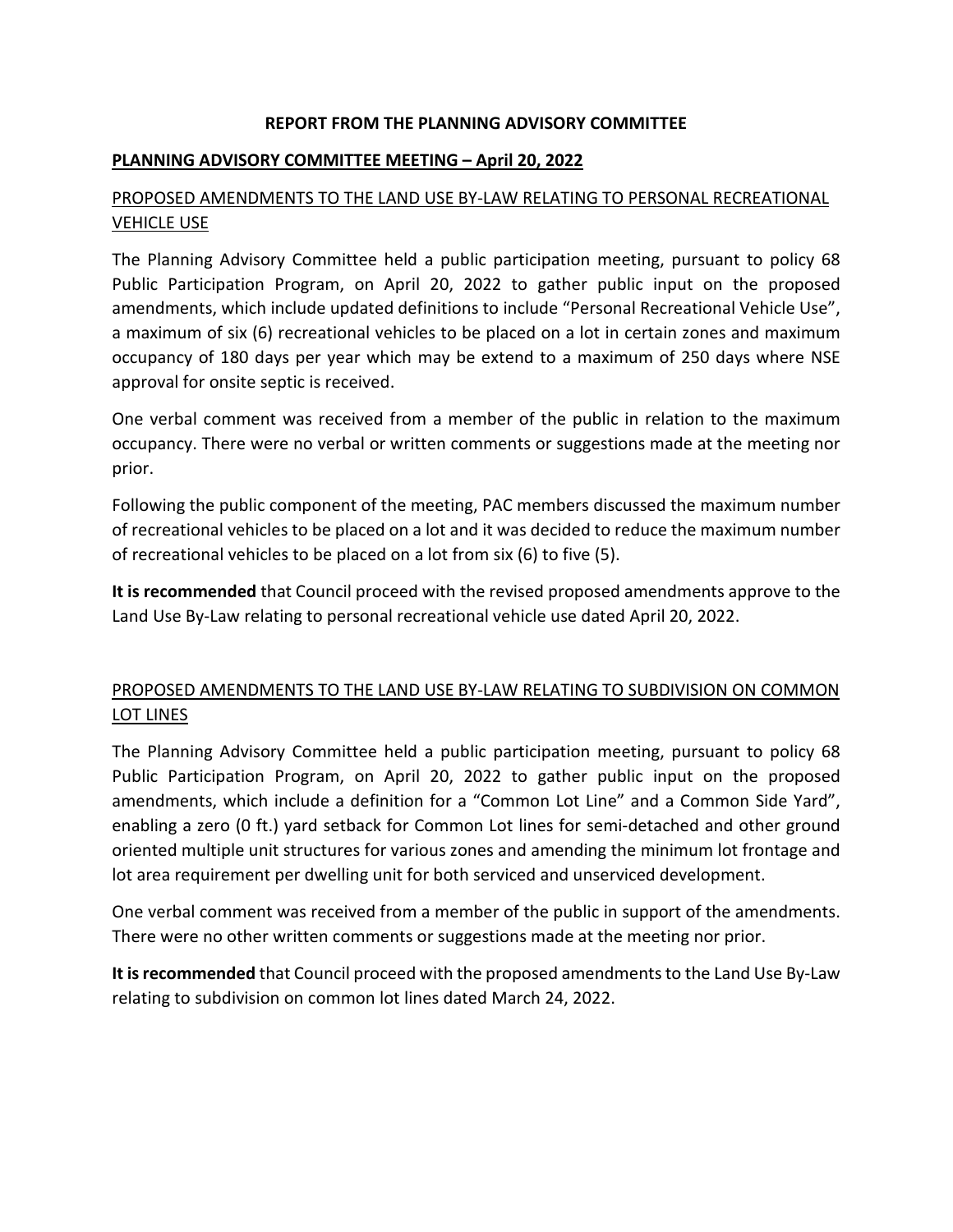

| To:   | <b>Chris Frotten</b>                                           |
|-------|----------------------------------------------------------------|
| From: | <b>Chris Millier</b>                                           |
| Date: | <b>April 20, 2022</b>                                          |
| Re:   | Draft Amendments to the Land Use By-law, Personal Recreational |
|       | <b>Vehicle Use</b>                                             |

Chris,

At its meeting of April 20, 2022 the Planning Advisory Committee revised the proposed amendments for the following draft amendments to the Land Use By-law.

# **Draft Amendments to the Municipality of Barrington Land Use By-law**

1. Amend Part 4.4, Automobile, Truck, Bus, Coach Body and Beached Vessel to read:

"Other than for seasonal occupancy associated with a Campground or Personal Recreational Vehicle Use no automobile, truck, bus, motor home, travel trailer or coach body, whether or not the same is mounted on wheels or a solid foundation or a beached vessel shall be used for human habitation within the Municipality."

- 2. Amend Part 4.20, Temporary Uses Permitted to read:
	- 4.20 Nothing in this By-law shall prevent the following temporary uses:
		- (a) The use of a building, structure or portable equipment incidental to a main construction project provided that a development permit has been issued for the main construction project and the temporary use is discontinued and removed 30 days following completion of the main construction project; and no development permit shall be reissued for a temporary use unless the main construction project is substantially in progress;
		- (b) The location and use of a recreational vehicle for a maximum of fourteen (14) consecutive days in association of a festival, holiday, reunion or civic event.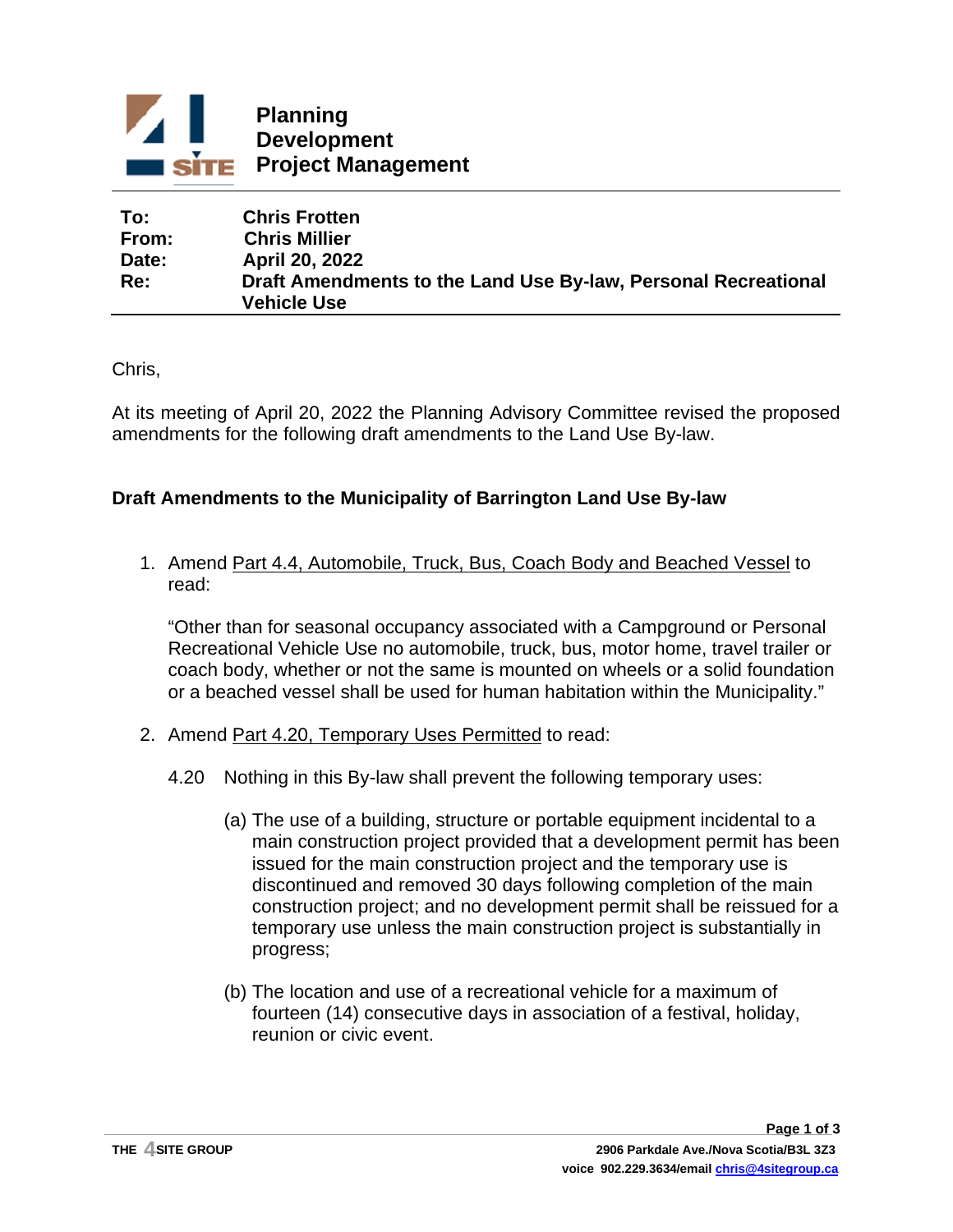3. Amend Part 5.1 Residential General (RG) Zone, Permitted Developments by including the following use:

"Personal Recreational Vehicle Use"

4. Amend Part 9.1 Mixed Use (MU) Zone, Permitted Developments by including the following use:

"Personal Recreational Vehicle Use"

5. Amend Part 10.1 Restricted Residential (RR) Zone, Permitted Developments by including the following use:

"Personal Recreational Vehicle Use"

6. Amend Part 11.1 Rural Development (RD) Zone, Permitted Developments by including the following use:

"Personal Recreational Vehicle Use"

7. Amend Part 18 Zone Standards by adding the following new subsection:

18.12 Personal Recreational Vehicle Uses permitted in the RG, MU, RR and RD Zones:

| Lot Area                  | - 1 Acre               |  |
|---------------------------|------------------------|--|
| Lot Frontage              | $-100$ ft.             |  |
| <b>Front Yard</b>         | - 25 ft.               |  |
| <b>Rear Yard</b>          | - 25 ft.               |  |
| Side Yards                | - 10 ft. on both sides |  |
| <b>Minimum Separation</b> |                        |  |
| Between Vehicle - 40 ft.  |                        |  |

8. Amend Part 19 definition of "Campground" to read:

**"Campground** means an area of land under single ownership used or intended to be used for a commercial purpose through the provision of temporary, seasonal or year round accommodation (rental sites) of motor homes, park model trailers, travel trailers, tents and tent trailers used for travel, recreation and vacation purposes together with accessory commercial services and recreational facilities but does not include a camp, mobile home park or personal recreational vehicle use."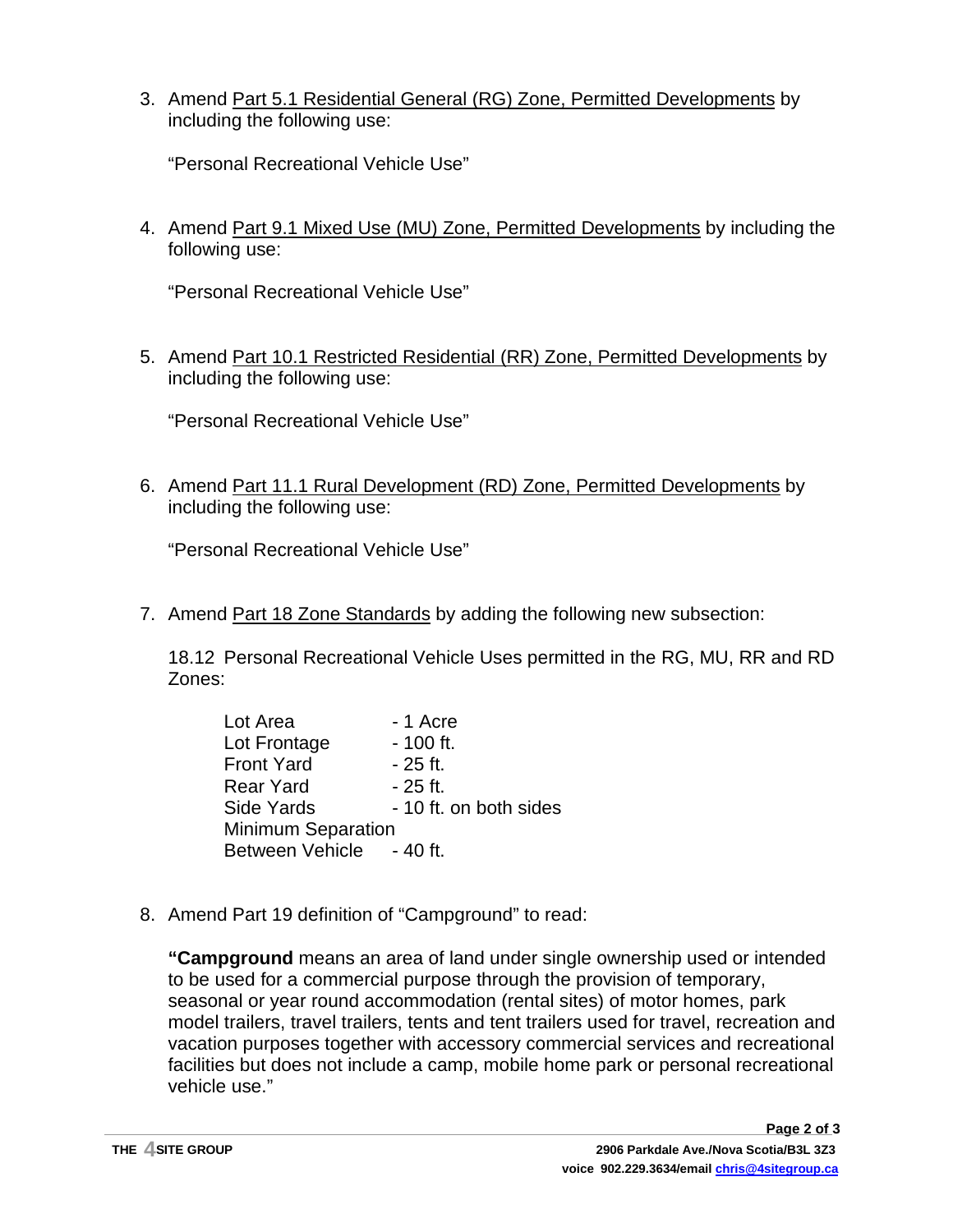9. Amend Part 19 definition of "Tourist Accommodation" to read:

**"Tourist Accommodation** means a building or buildings, structures or use of land which is used to accommodate the travelling public for gain or profit by supplying them with sleeping accommodation (rental units or sites) with or without meals and shall include hotels, motels, guest homes, short term rentals ("Airbnb"), resorts, tourist cabins and hostels."

10.Amend Part 19 definition of "Recreation Use" to read:

**"Recreational Use** means the use of land for parks, playgrounds, tennis courts, lawn bowling greens, indoor and outdoor skating rinks, athletic fields, golf courses, picnic areas, swimming pools, day camps, community centres and similar uses but not including a Campground, Personal Recreational Vehicle Use or a track for the racing of animals or any form of motorized vehicles."

11.Amend Part 19 to include the following new definition:

## **"Personal Recreation Vehicle Use** means:

- a) the placement and occupancy of a maximum of five (5) recreational vehicles on a lot for a period not exceeding 180 days within a calendar year for noncommercial purposes and not available to the travelling public.
- b) the placement of a recreational vehicle may extend beyond a period of 180 days provided that confirmation of Nova Scotia Department of Environment onsite septic approval is received notwithstanding however occupancy shall not exceed 250 days within a calendar year."
- 12.Amend Part 19 to include the following new definition:

**"Recreational Vehicle** means a motor home, trailer or tent trailer intended to be used for short term or seasonal occupancy."

- 13.Amend Part 19 by deleting the definition of "Travel Trailer";
- 14.Amend Part 19 by deleting the definition of "Travel Trailer Park".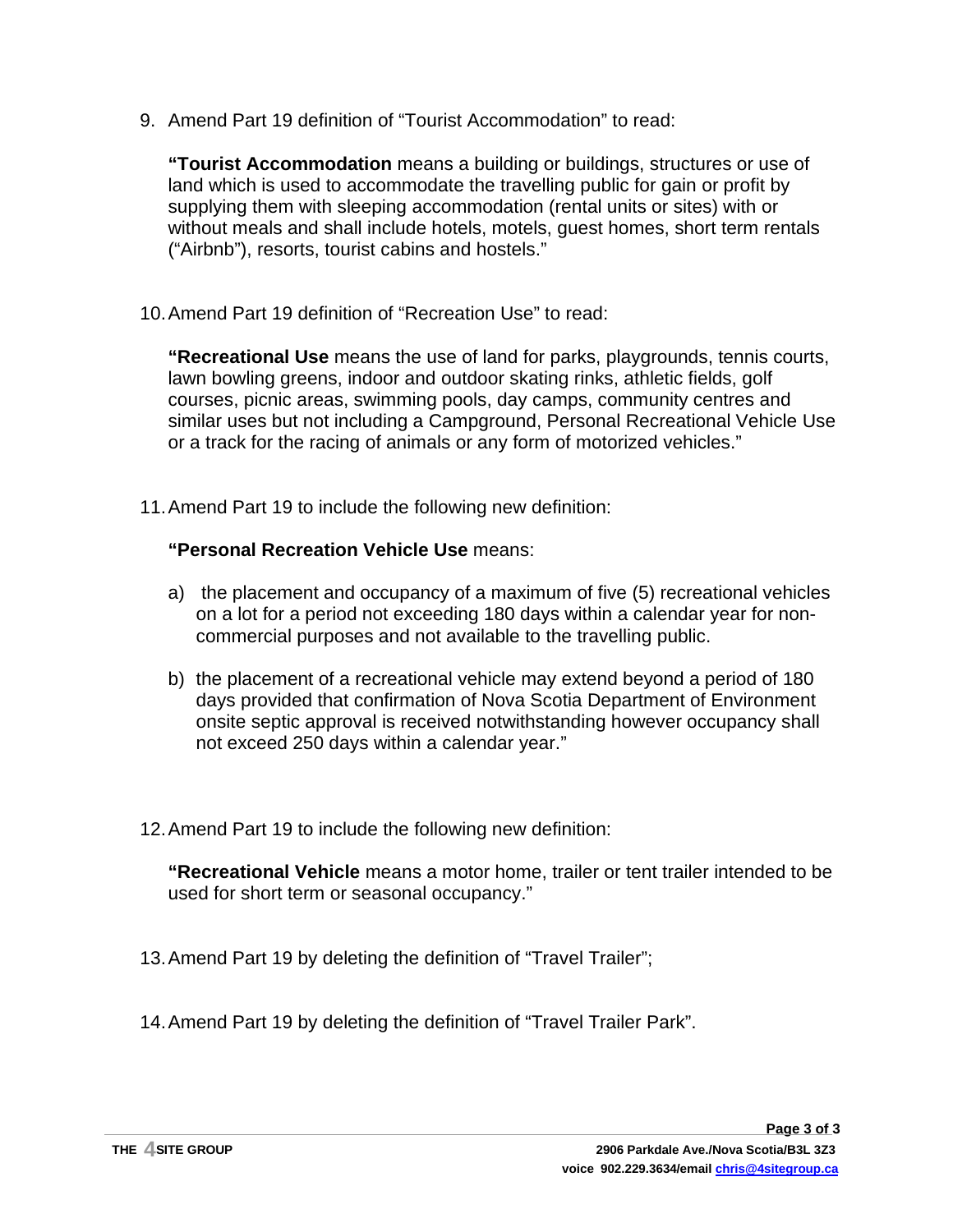

## **To: Municipality of Barrington Planning Advisory Committee From: Chris Millier Date: March 24, 2022 Re: Draft Amendments to the Land Use By-law relating to Subdivision on Common Lot Lines**

At its meeting of February 3, 2022 the Committee received information relating to the Municipality's Land Use By-law and the potential for the subdivision of semi-detached and townhouse type dwellings.

The Committee discussed issues relating to zone standards, implications for serviced and unserviced areas and the opportunity for the real estate market in terms of introduced flexibility and increased housing options.

In accordance with the Committee's discussions the following amendments to the Land Use By-law have been drafted for consideration. The effect of the draft amendments would be to enable, subject to meeting minimum lot frontage and lot area requirements, semi-detached and townhouse dwellings to be subdivided into individual units/lots in serviced area and to enable semi-detached dwellings to be subdivided into individual units/lots in unserviced areas.

- 1. Part 19 Definitions
	- a) Amend the following definitions to read:

**Dwelling, Semi-Detached** means a building that is divided vertically into two (2) dwelling units each of which has an independent entrance and each of which is designed to, if subdivided, exist as one (1) independently owned dwelling unit on its own lot.

**Dwelling, Townhouse** means a building that is divided vertically into three (3) or more dwelling units, each of which has independent entrances, to a front and rear yard immediately abutting the front and rear walls of each dwelling unit and each of which is designed to, if subdivided, exist as one independently owned dwelling unit on its own lot.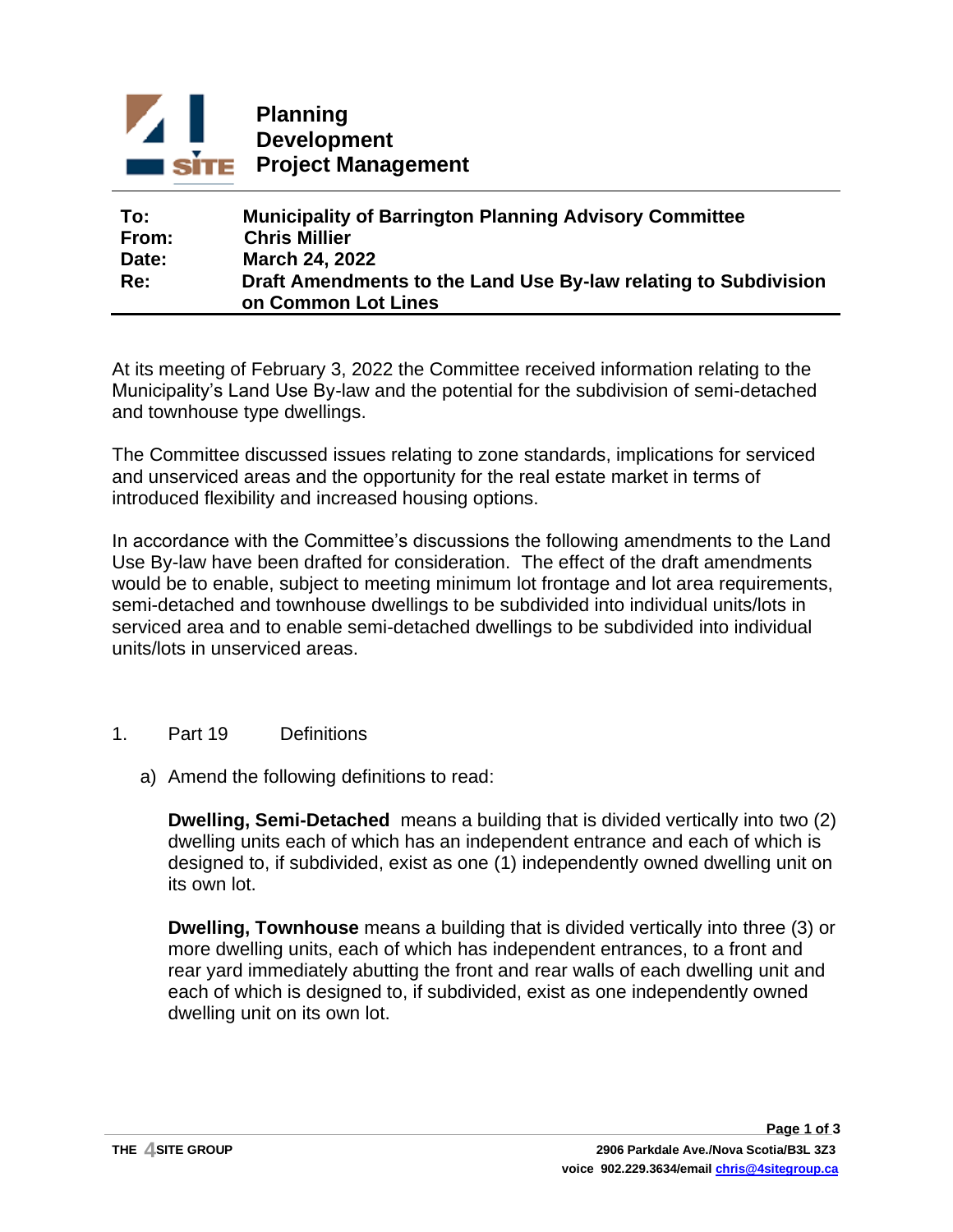b) Insert the following new definitions:

**Lot Line, Common** means a lot line other than a front or rear or side lot line which bisects and travels through a common wall between two (2) dwelling units.

**Yard, Common Side** means a yard extending from the front yard to the rear yard of a lot which bisects and travels through a common wall between two (2) dwelling units and includes a common side yard for semi-detached and townhouse dwellings.

- 2. Part 18 Zone Standards
- a) Amend Part 18.1 b) to read:
	- **18.1 Residential uses permitted in the RG, RR, RI, MU, RD and CG Zones where connecting to on-site sewage disposal systems:**
		- **b)** Semi-Detached Dwellings:

| Lot Area*         | - 29,063 sq. ft. per dwelling unit<br>-40,000 sq. ft. per dwelling unit where the on-site<br>sewage disposal system is located within 197 ft. of a |
|-------------------|----------------------------------------------------------------------------------------------------------------------------------------------------|
|                   | lake, river, stream, or ocean                                                                                                                      |
| Lot Frontage      | - 121 ft. per unit                                                                                                                                 |
| <b>Front Yard</b> | - 25 ft.                                                                                                                                           |
| <b>Rear Yard</b>  | - 25 ft.                                                                                                                                           |
| Side Yards        | - Outside 10 ft.                                                                                                                                   |
|                   | - Common 0 ft.                                                                                                                                     |
|                   | Maximum boight of main building is 35 foot                                                                                                         |

Maximum height of main building is 35 feet.

b) Amend Part 18.2 b) to read:

## **18.2 Residential uses permitted in the RG, RR, RI, MU and CG Zones where connecting to municipal sewer:**

**b)** Semi-Detached Dwellings:

| Lot Area                                    | - 7,500 sq. ft. per dwelling unit |  |
|---------------------------------------------|-----------------------------------|--|
| Lot Frontage                                | - 40 ft. per unit                 |  |
| <b>Front Yard</b>                           | $-25$ ft.                         |  |
| <b>Rear Yard</b>                            | - 25 ft.                          |  |
| Side Yards                                  | - Outside 10 ft.                  |  |
|                                             | - Common 0 ft.                    |  |
| Maximum height of main building is 35 feet. |                                   |  |